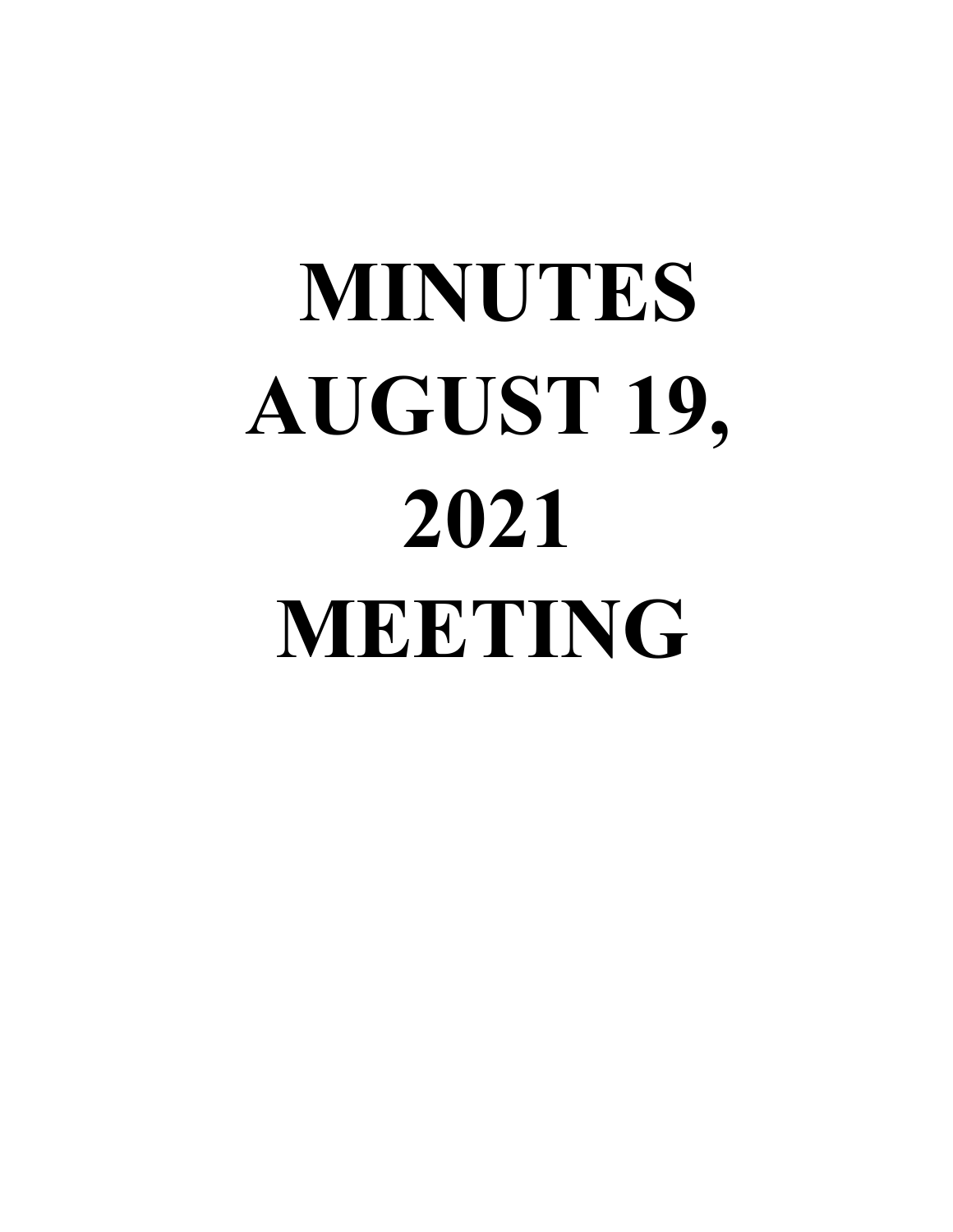#### **DRAFT Minutes of the Meeting COMMITTEE ON LOCAL GOVERNMENT FINANCE August 19, 2021, 10:00 a.m.**

The meeting was held at the Department of Taxation, 1550 College Parkway, Carson City, Nevada with teleconference to the Department of Taxation, 2550 Paseo Verde Parkway, Henderson, Nevada as well as via zoom. **COMMITTEE MEMBERS PRESENT: MEMBERS OF THE PUBLIC PRESENT:**

| <b>Marvin Leavitt</b>         | <b>Name</b>        | <b>Representing</b>                |
|-------------------------------|--------------------|------------------------------------|
| <b>Tom Ciesynski</b>          | Fred Herron        | Southern NV Regional Housing       |
| Paul Johnson                  | Dan McArthur       | Daniel C McArthur, Ltd             |
| Jim McIntosh                  | <b>Ruth Lee</b>    | <b>Esmeralda County</b>            |
| Gina Rackley                  | Andrew Feuling     | <b>Carson City School District</b> |
| Felicia O'Carroll             | Timothy Hipp       | Commissioner, Esmeralda County     |
| Jeff Cronk                    | <b>Bob Glennen</b> | <b>Esmeralda County</b>            |
| Jessica Colvin                | Vera Boyer         | <b>Esmeralda County</b>            |
| <b>Christine Vuletich</b>     | Rost Olsen         | <b>Deputy Attorney General</b>     |
| Marty Johnson                 | Alan Kalt          | <b>Himself</b>                     |
| <b>COUNSEL TO COMMITTEE:</b>  | Jackie Bruno       | Herself                            |
|                               | Joni Brun          | Herself                            |
| Peter Keegan                  | Neil Jones         | <b>Himself</b>                     |
| <b>DEPT OF TAXATION STAFF</b> | Tammi Davis        | <b>Washoe County Treasurer</b>     |
| <b>PRESENT:</b>               |                    |                                    |

Jeffrey Mitchell Cheryl Erskine Kelly Langley Ande Thorpe Jaynalynn Seley Keri Gransbery Evelyn Barragan Christina Griffith Chali Spurlock

*ITEM 1. ROLL CALL AND OPENING REMARKS*

Member Mary Walker was absent, Member Marty Johnson was late. All other members were present during the meeting.

Chairman Leavitt advised that Peter Keegan would be leaving the Committee on Local Government Finance (CLGF). Mr. Keegan confirmed he accepted another position and introduced Mr. Rost Olsen stating he may take over as Deputy Attorney General for CLGF, but that has not been confirmed.

Chairman Leavitt noted his appreciation for Mr. Keegan's service for the committee and is sorry to see him go. *ITEM 2. PUBLIC COMMENT*

Chairman Leavitt noted there was written public comment submitted by Neil Jones. Mr. Jones read his submission to the committee. There was no other public comment.

# **ITEM 3. FINANCIAL CONDITION REPORTS BY THE DEPARTMENT; CONSIDERATION AND POSSIBLE ADOPTION OF RECOMMENDATIONS AND ORDER**

- **(a) For Possible Action: Discussion and Consideration of Southern Nevada Regional Housing Authority (SNRHA)**
	- **1. Report by the Department and SNRHA on the Following Matters:**
		- **a) Update by SNRHA regarding a plan to comply with the requirements beginning with the FY 21/22 Budget**
		- **b) Update by SNRHA on any success achieved with the Legislature**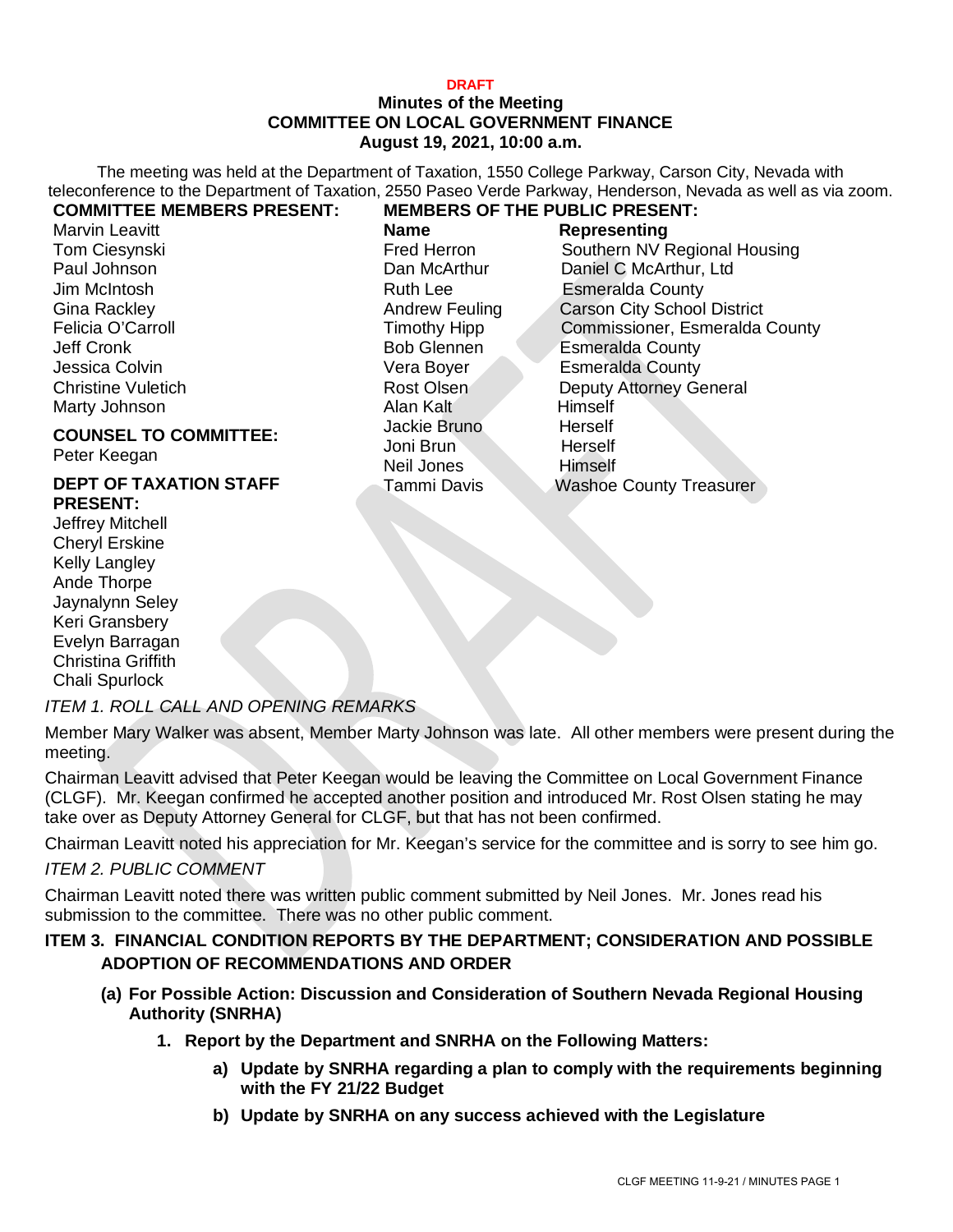Kelly Langley, with the Department of Taxation (the Department), noted Fred Herron with Southern Nevada Regional Housing Authority (SNRHA) was available for comment. She stated they have done an excellent job providing the budget and indebtedness report and have attempted to provide everything needed.

Mr. Herron stated they communicated with the legislature to amend the bill requiring them to report as a local government, however; the session closed. They are still hopeful and will possibly try during special session or the next session. They requested a change to their fiscal year for the budget and audit, if approved it would be changed for June 2023. They will continue to try to be removed, update their fiscal year, or try for an exception to the fiscal year requirement.

Chairman Leavitt appreciates what they have done. He thinks they could continue as they have been until this is resolved. He believes it would be acceptable to the Department.

Ms. Langley stated they have complied with the Department's timelines on other reports. It would be helpful if the audit could be provided in December. Everything SNRHA has is federal, no local taxes are being paid. She agreed this works or the Department also.

Chairman Leavitt asked for a motion. Member Ciesynski moved to have SNRHA continue with their current approach for the coming period until changed. Member Vuletich seconded. Mr. Herron thanked the committee.

# **(b) For Possible Action: Discussion and Consideration of Esmeralda County Financial Condition**

### **1. Report by the Department regarding Esmeralda County on the Following Matters:**

#### **a. a) Update from the County regarding progress of corrections to audit violations**

Ms. Langley stated she believed Vera Boyer, Lucinda Elgin, and Timothy Tipp with Esmeralda County (the county) should be available on the phone. She reminded the committee they asked them back to discuss improvements made. The Department has been in touch with their auditor and they still have software concerns they are trying<br>to resolve. The county provided training certificates. The Department is to resolve. The county provided training certificates. The Department is frustrated that the indebtedness report was 10 days late. She stated she has seen improvement but there is still work to be done.

Chairman Leavitt asked Dan McArthur, the auditor for Esmeralda County to speak.

Mr. McArthur stated he has seen improvements. He added the Tyler software is still an issue and understands Tyler is working with them and doing training. He noted they do have an issue with journal entries. He does not perceive an untimely audit, but that will depend on Tyler.

Chairman Leavitt stated it sounds like they are making progress and resolving problems. Mr. Mc Arthur confirmed, adding they are taking steps and do show progress.

Chairman Leavitt sympathizes for the implementation of new software. He added that everyone in the state needs to be compliant on reports and submit them by due dates. He suggested they make a schedule, and agreed they are making progress.

Ms. Langley asked if Ms. Boyer was available. Ms. Boyer stated they have had Tyler there since Monday and it is working better. She added that they would pay better attention to the due dates for reports.

Ms. Langley asked Ms. Boyer if monthly financials are provided to their committee, and if they are available to the public. Ms. Boyer replied that hers are online and accessible to the public, they are working on Cindy's.

Member O'Carroll asked if the 26-hour bookkeeping course that was completed was what was needed, or if that is enough. Mr. McArthur replied that he suggested ongoing training, the 26 hours is the first in a series and it would be good to continue. Member O'Carroll understood.

Chairman Leavitt noted small counties may be finding it difficult to find people with expertise and agrees with continued training. Member Vuletich also supports training. She was curious if the county was a member of the Association of Bookkeepers as they offer additional training, a lot of which is online.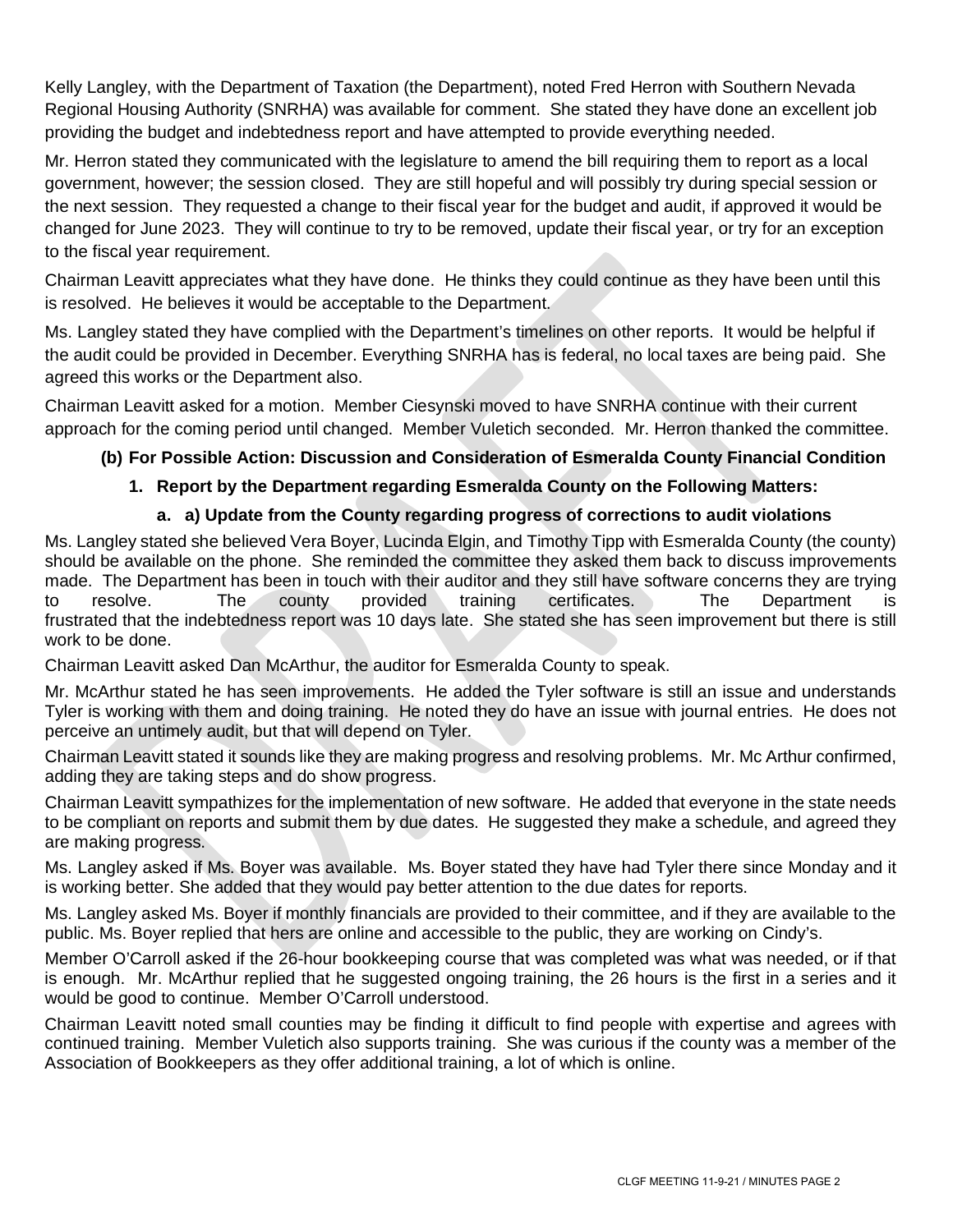Ms. Langley commented that the Department asked they take additional training and requested the counties Board of Trustees to allow training and continue to pay for it and authorize those memberships. She believes training is important for them to have a better understanding.

Member Vuletich noted the information is available if they have access to it. Chairman Leavitt added virtual training is sometimes inexpensive.

Member Marty Johnson joined the meeting.

Member Paul Johnson wanted clarification that bank recs are up to date, and the fiscal department has the proper support and budget to fix their accounting and get training and education. Commissioner Hipp responded that additional training is available, he is not aware of more right now but is sure it will be approved if requested.

Chairman Leavitt asked if they have enough staff. Commissioner Hipp believes they do.

There were no further comments regarding Esmeralda County.

- 5. BRIEFING TO AND FROM THE COMMITTEE ON LOCAL GOVERNMENT FINANCE AND LOCAL GOVERNMENT FINANCE STAFF
	- (a) Discussion on the final budgets, audit summaries, and room taxes
	- (b) Discussion and update on the funding models for the School Districts
	- (c) Legislative and Department update
	- (d) Briefing on Advisory Opinion Request Process

(It is noted the numbering was off on the Agenda, no Item 4 was listed)

Chairman Leavitt stated Item 5(a) and (b) will be deferred to the next meeting.

Jeffrey Mitchell, with the Department, stated there were legislative bills that could affect the Committee. He also advised that Director Young was leaving the Department of Taxation and would be replaced by Shellie Hughes.

Mr. Mitchell stated there were 50 bills that affect the Department, eight of those affect local governments. He briefed the Committee on AB2, AB63, AB139, AB495, SB98, SB294, SB423, and SB442.

Member Colvin asked about innovation zones. Mr. Mitchell is not aware of any conversations. She stated they were keeping an eye on them, Mr. Mitchell added he was also.

Member Cronk stated it sounds like there will not be a special session to distribute the ARPA funds, Mr. Mitchell has not heard on that.

Chairman Leavitt moved on to the Advisory Opinion item.

Mr. Mitchell briefly described the advisory opinion request process, adding this is governed by NRS 354.940 and 942. He noted the executive director has 45 days to supply a response and the response to the opinion recently requested is currently in process.

### **6. REVIEW AND APPROVAL OF MINUTES**

### **(a) For Possible Action: CLGF Committee Meeting – May 12, 2021**

Member Rackley motioned to approve the minutes as presented, Member Cronk seconded the motion. Motion passed.

### **7. FOR POSSIBLE ACTION: SCHEDULE DATE AND REVIEW AGENDA TOPICS FOR THE NEXT MEETING**

Ms. Langley suggested items 5(a) and (b) be on the next Agenda. She also added the Department will have the indebtedness report completed in the next week and will distribute it to the Committee. It will be available for discussion at the next meeting.